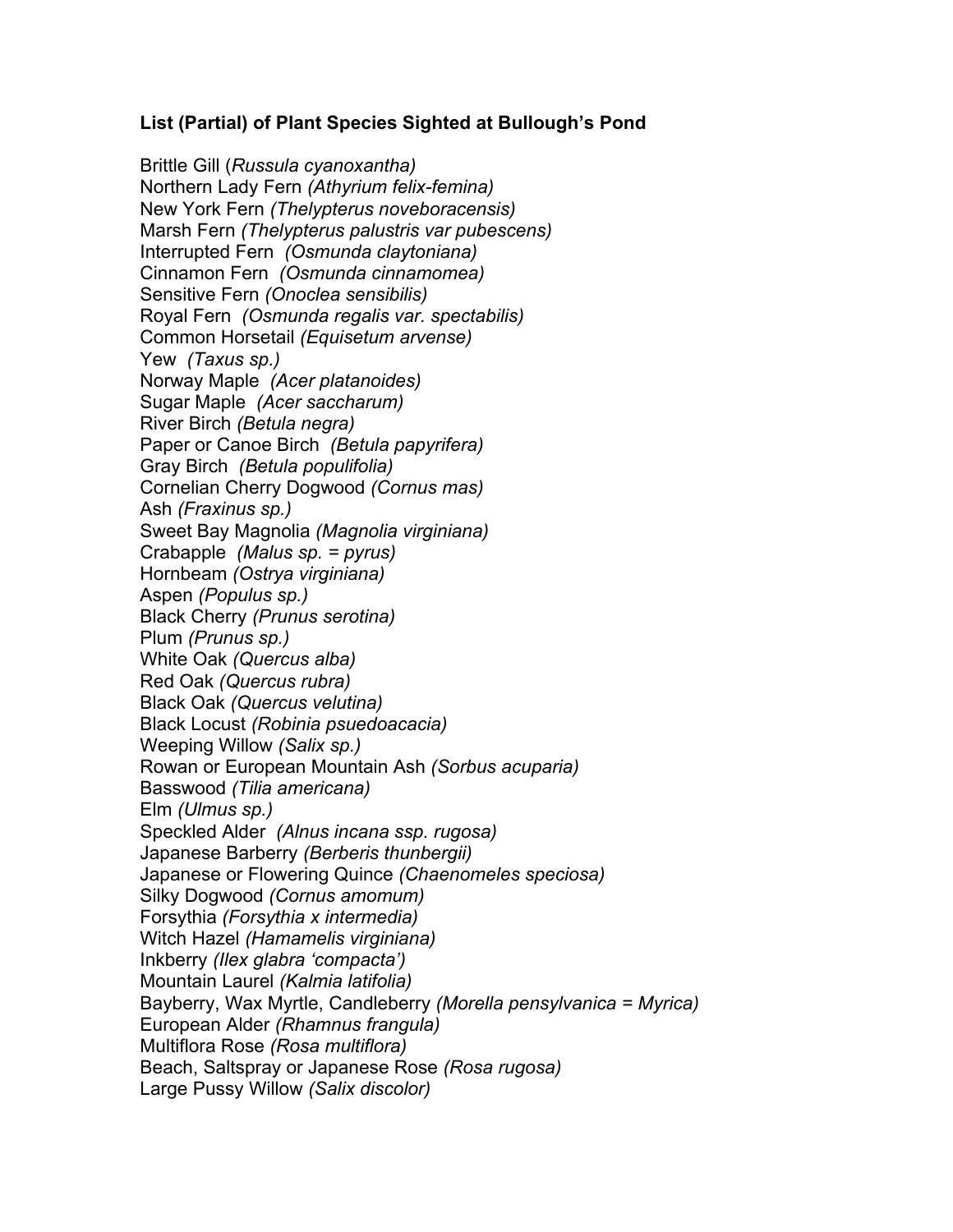Northern or Smooth Arrow-wood *(Viburnum dentatum var. lucidum = recognitum)* Winter Creeper *(Euonymus fortunei)* English or European Ivy *(Hedera helix)* Virginia Creeper or Woodbine *(Parthenocissus quinquefolia)* Bittersweet Climbing Nightshade *(Solanum dulcamara)* Poison Ivy, Climbing Poison Ivy *(Toxicodendron radicans)* Periwinkle, Myrtle *(Vinca minor)* Broad-leaved or Common Cattail *(Typha latifolia)* Yarrow *(Achillea Millefolium)* Wild Garlic or Onion *(Allium canadense)* Common Ragweed *(Ambrosia artemisiifolia)* Common Burdock *(Arctium minus)* Woodland Jack-in-the-Pulpit or Indian Turnip *(Arisaema tryphyllu ssp. tryphyllum)* Common Milkwood *(Asclepias syriaca)* False Nettle, Bog Hemp *(Boehmeria cylindrica)* Pigweed or Lamb's Quarters *(Chenopodium album)* Chicory, Blue Sailors or Cornflower *(Chicorium intybus)* Water Hemlock *(Cicuta maculata)* Enchanter's Nightshade *(Circaea lutetiana ssp. canadensis = quadrisulcata)* Crocus *(Crocus sp.)* Common Dodder *(Cuscuta gronovii)* Queen Anne's Lace or Wild Carrot *(Daucus carota)* Deptford Pink *(Dianthus armeria)* Daisy Fleabane, Whitetop or Sweet Scabious *(Erigeron annuus)* Spotted-Joe-Pie-Weed *(Eupatorium maculatum)* White Wood Aster *(Eurybea divaricata = Aster)* Japanese Knotweed or Bamboo *(Fallopia Japonica = Polygonum cuspidatum)* Gill-Over-the-Ground or Ground Ivy *(Glechoma hederacea)* Gunnera *(Gunnera sp.)* Day Lily *(Hemerocallus sp.)* Jewelweed (*Impatiens sp.)* Yellow Flag or Water Flag Iris *(Iris Pseudacorus)*  Prickly Lettuce *(Lactuca serriola)* Poor-Man's- Pepper or Wild Peppergrass *(Lepidium virginicum)* Oxe-Eye Daisy *(Leucanthemum vulgare)* Purple or Spiked Loosestrife *(Lythrum salicaria)* Canada Mayflower or False Lily-of-the-Valley *(Maianthemum canadense)* False Solomon's Seal *(Maianthemum racemosum =Smilacina)* Mint *(Mentha sp.)* Daffodils *(Narcissus actaea)* Evening Primrose *(Oenothera sp.)* Common Yellow Wood-Sorrel *(Oxalis stricta =europaea)* Lady's Thumb or Heart's Ease *(Persicaria maculosa = Polygonum persicaria = dubium = minus* Common Dooryard Plantain or White Man's Foot *(Plantago major)* Hairy Solomon's Seal *(Polygonatum pubescens)*